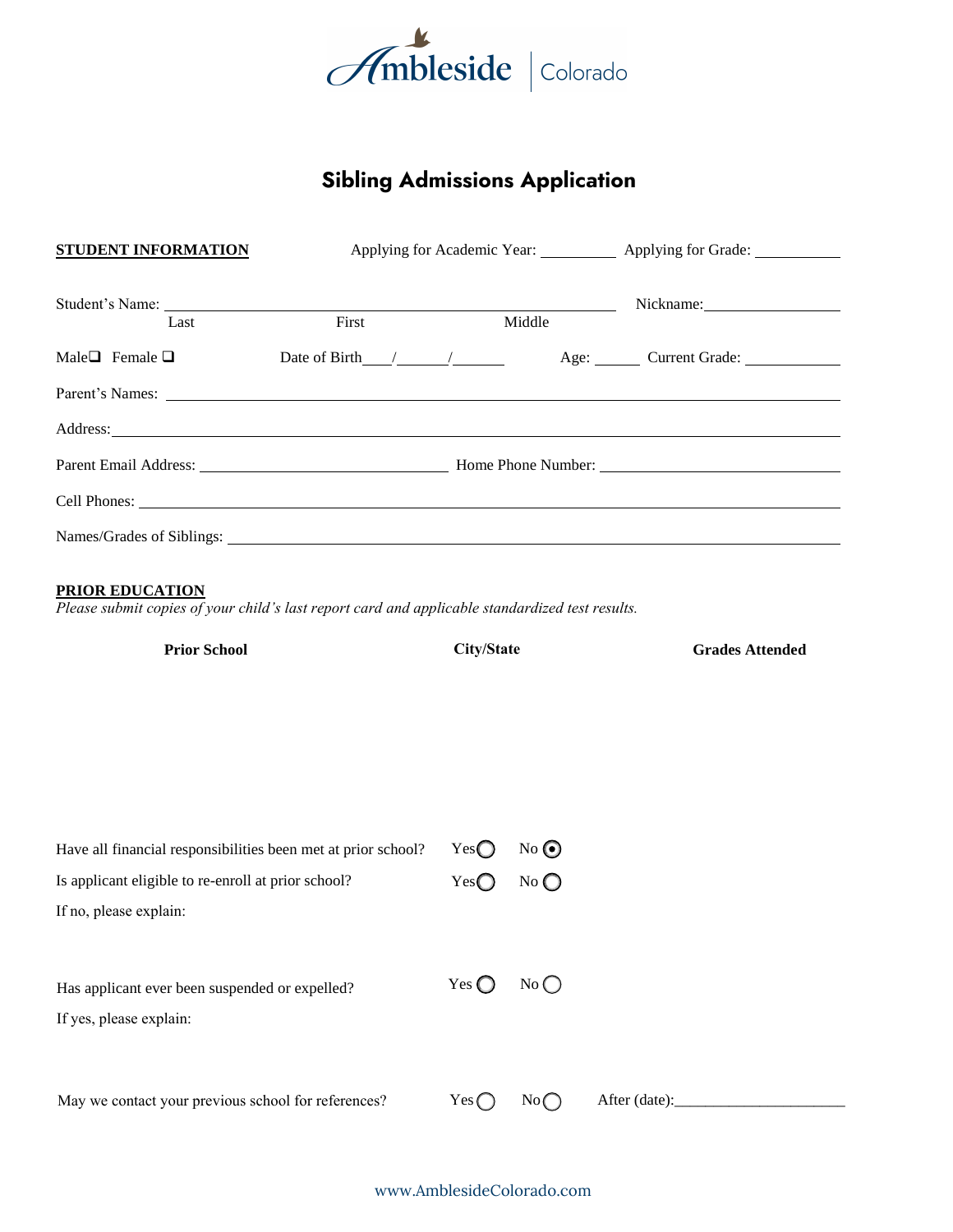### **HEALTH HISTORY**

Does your child have any allergies or physical limitations? Please explain.

Please list any medication your child may be using during the school year:

Has your child had any traumatic experiences (physical or emotional) during the early years about which we should be made aware (i.e., head injuries, family deaths, surgeries, serious illness, sibling illness, unconsciousness, etc?):

#### **PERSONALITY**

Describe your child's interests. Which subjects tend to capture his/her interest? What does he/she enjoy doing most at home?

What are his/her strengths, both academically and socially?

What are his/her weaknesses, both academically and socially?

#### **CHOOSING AMBLESIDE**

Please state the three most significant reasons why would you like your child to attend Ambleside School.

How can Ambleside best nurture your child?